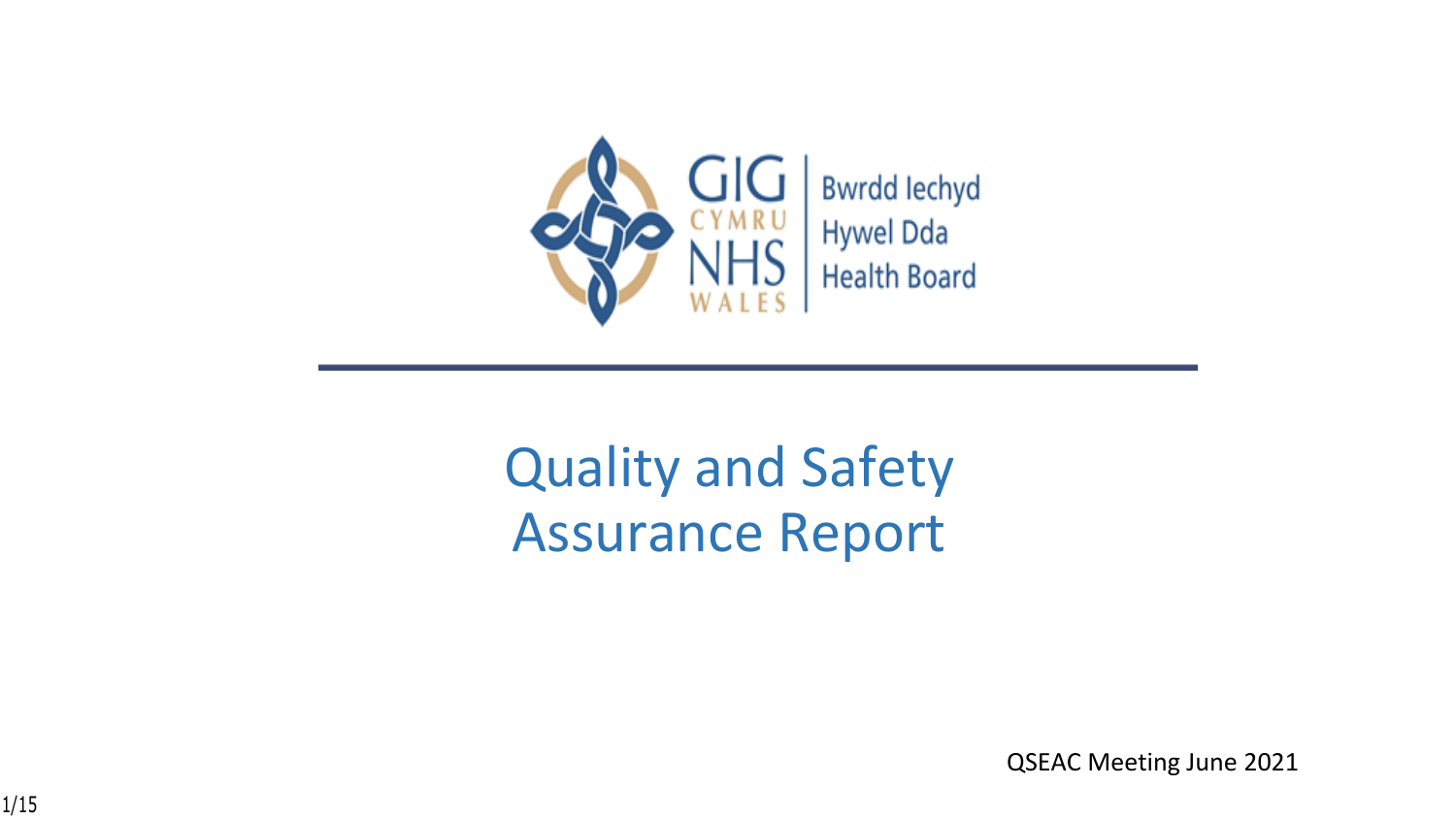### **Situation**

- The purpose of this report is to provide the Quality, Safety and Experience Assurance Committee (QSEAC) with an overview of quality and safety across the Health Board.
- The Health Board uses a number of assurance processes and quality improvement strategies to ensure high quality care is delivered to patients.
- This report provides information on patient safety incidents, including externally reported patient safety incidents, and inspections by Healthcare Inspectorate Wales (HIW).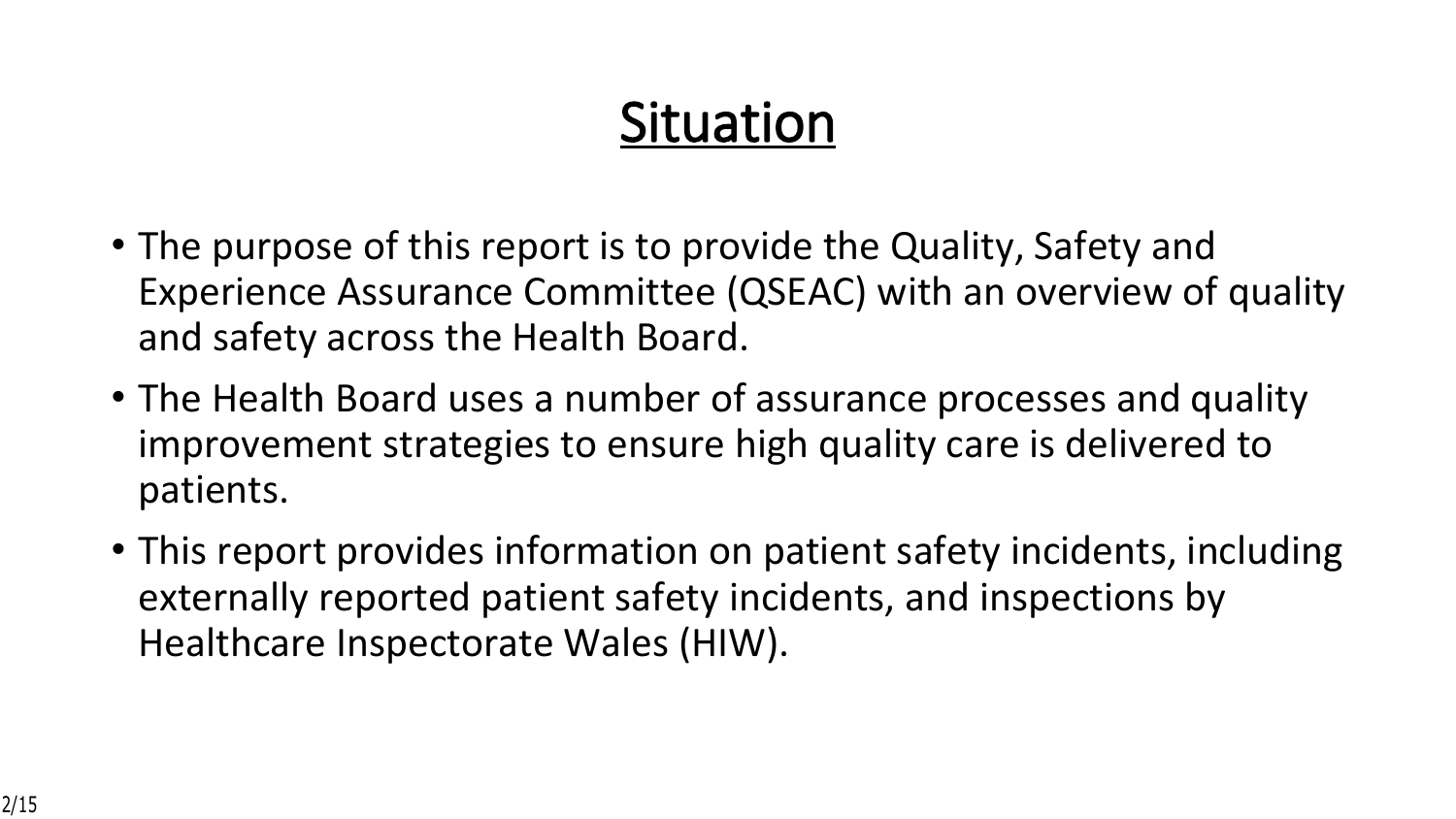### **Incident Reporting from 1st April 2021**

- Early implementers of the new Once for Wales Concerns Management System (phase 1 incidents, feedback (including complaints), redress and claims (including Inquests). Only organisation to "go live" on 1st April 2021.
- Between 1<sup>st</sup> April and 22<sup>nd</sup> May 2021, 2,204 incidents were reported; of which 1,910 were patient safety incidents.
- Changes in new system:
	- New all Wales concerns codes
	- Severity of incident captured on reporting and on conclusion of investigation
	- Introduction of form for corporate teams to capture:
		- Case management of violence and aggression incidents
		- External reporting including NHS Wales Delivery Unit, Welsh Government and Health and Safety Executive (HSE).
	- Strengthening of how investigations are captured in the incident module
		- Management review of the incident with 2-3 working days
		- Concise investigation tool (for capturing findings for moderate or major harm incidents (full Root Cause Analysis) RCA tool for serious incidents under development on all Wales basis)
		- Falls investigation tool
		- Pressure damage investigation tool
	- Increased opportunities to identify thematic learning
		- Use of Yorkshire Contributory Factors Framework (see appendix 1) for all incidents mandatory to complete when closing an incident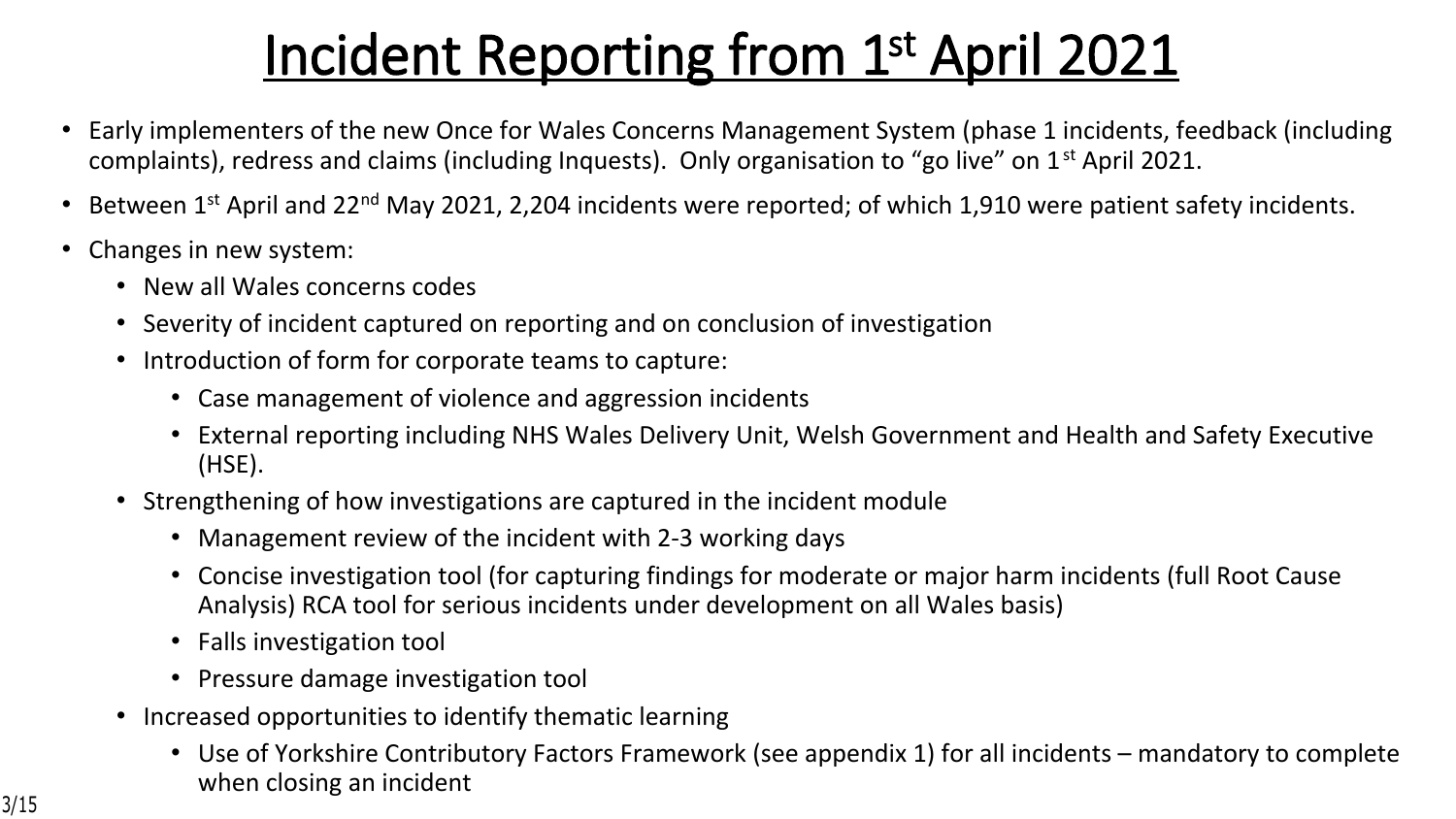### **Incident Reporting**



In March and April 2021, 2,781 incidents were reported; of which 2,375 were patient safety related. These figures are consistent with previous months.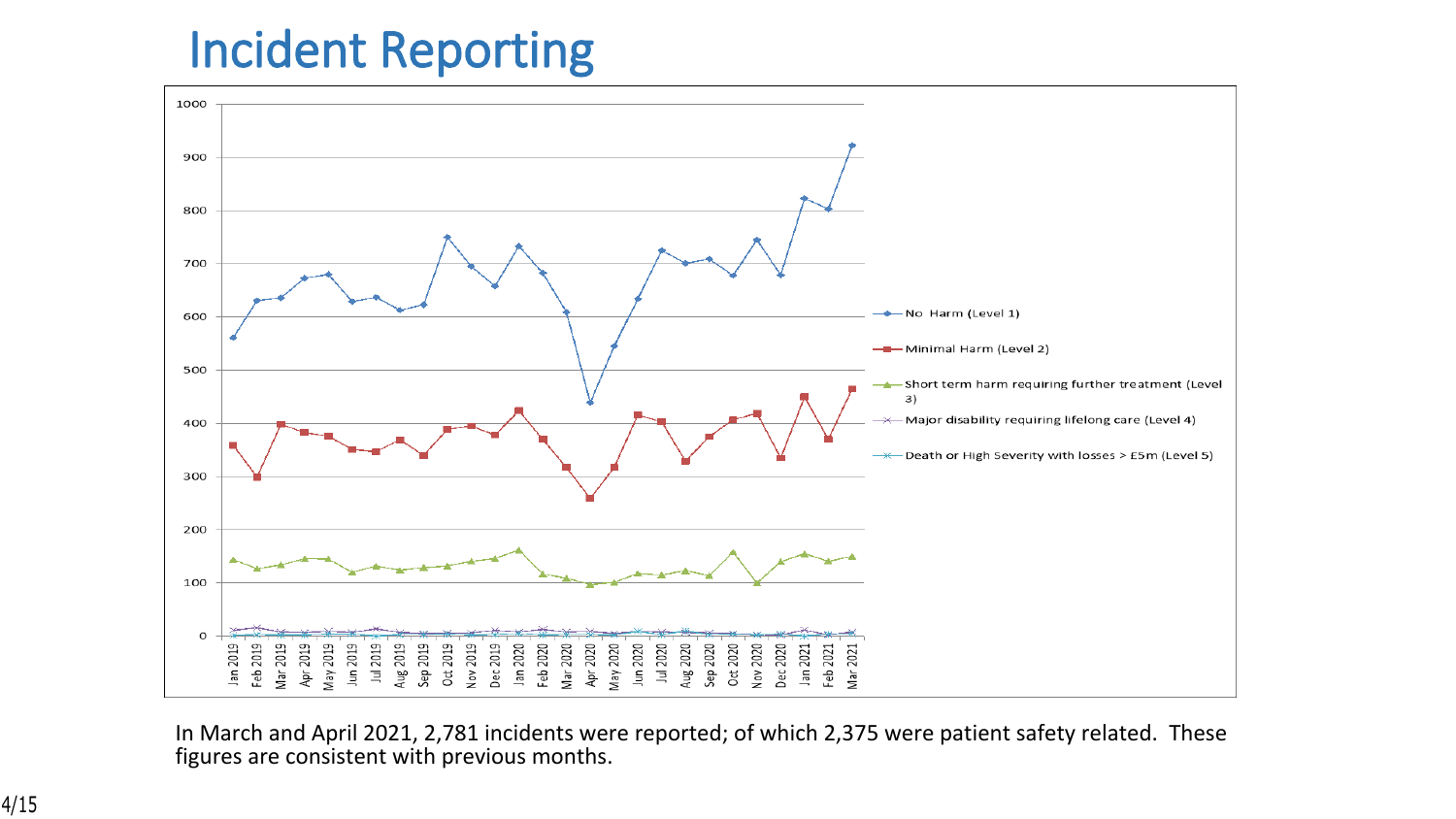## **Incident Reporting**

#### **Number of Pressure Ulcers**





**273 Number of Inpatient Falls**



#### **Number of Pressure Ulcers**

Present before Admission Developed/Worsened during care  $\Box$  Other





#### **Number of patient medication errors**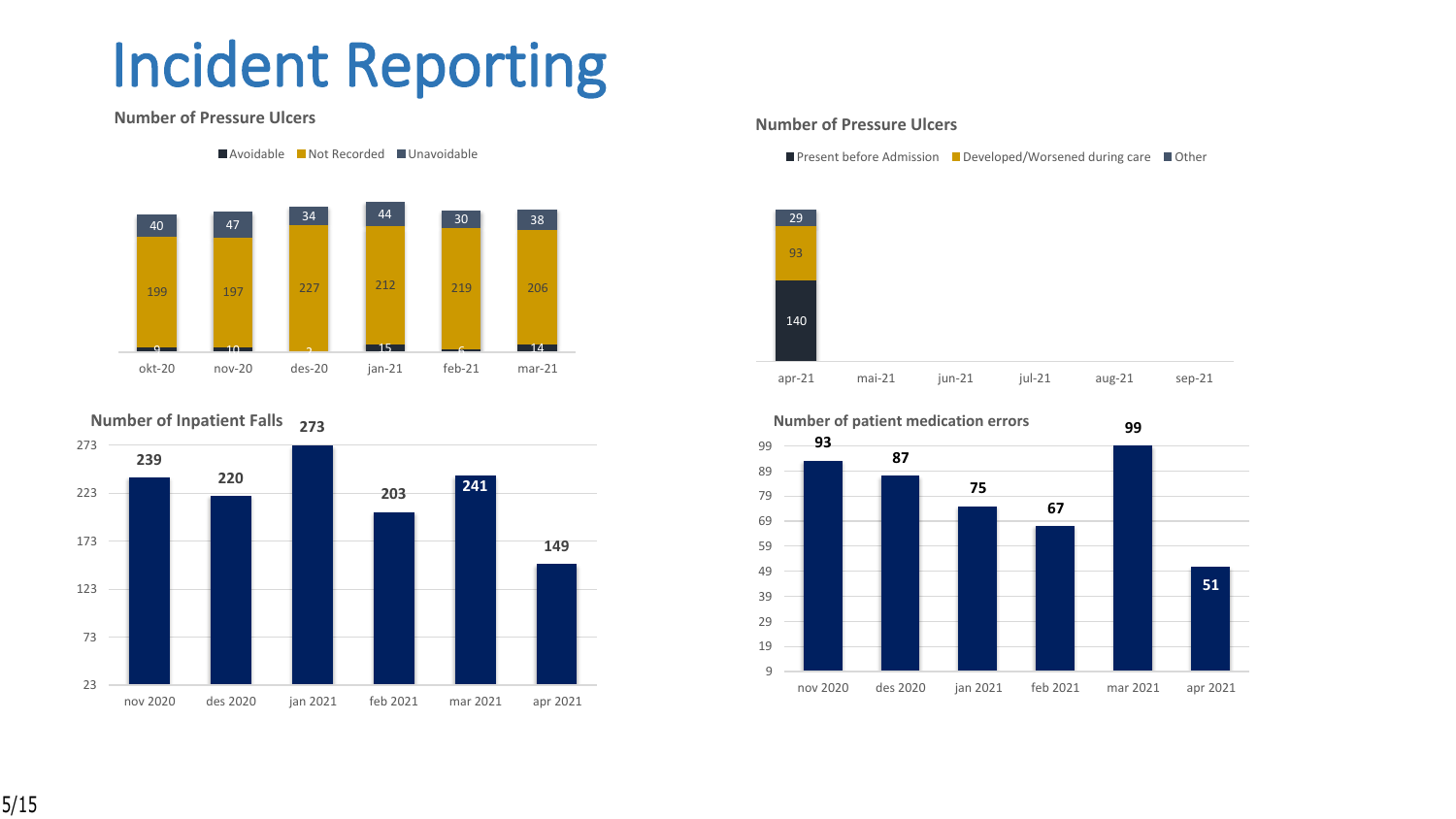

Between 1st March and 30th April 2021, **3** serious incidents were reported to Welsh Government (WG); All 3 are Unexpected Deaths.

As at 30th April 2021, there were 23 serious incidents open over 60 days. In comparison to February 2021, the position has improved significantly.

|                                | Q <sub>1</sub> | Q <sub>2</sub> | Q3             | Q4             |
|--------------------------------|----------------|----------------|----------------|----------------|
| Absconded patient*             | 0              | $\mathbf{1}$   | $\mathcal{P}$  | 0              |
| Pressure Damage*               | 0              | $\mathcal{P}$  | $\mathcal{P}$  | $\mathbf{1}$   |
| <b>Retained Foreign Object</b> | $\mathbf{1}$   | $\mathbf{1}$   | $\Omega$       | 0              |
| Patient Fall (serious harm)*   | 1              | 3              | 8              | 3              |
| Unexpected Death**             | $\overline{4}$ | $\overline{4}$ | $\overline{7}$ | 5              |
| Neonatal/Perinatal Care        | $\mathfrak{p}$ | $\Omega$       | $\Omega$       | $\Omega$       |
| Wrong site surgery/procedure   | $\mathcal{P}$  | $\mathbf{1}$   | $\Omega$       | 0              |
| Under 18 Admission*            | $\Omega$       | $\Omega$       | 10             | $\Omega$       |
| Other                          | 0              | $\mathbf{1}$   | $\Omega$       | $\overline{2}$ |
| Total                          | 10             | 13             | 29             | 11             |

\*not reported during reduced reporting periods (see below) \*\* unexpected death including suspected suicide and unexpected death in childhood (PRUDiC)

During the last financial year, the reporting requirements for serious incident to the Delivery Unit has changed and therefore a comparison quarter by quarter cannot be made as to whether incident numbers have increased or decreased:

- 4 th January 2021 to date reduced reporting due to significant pressures on the NHS
- 13<sup>th</sup> August 2020 return to full Serious Incident reporting to the Delivery Unit
- 18<sup>th</sup> March to 13<sup>th</sup> August 2020 reduced reporting due to significant pressures on the NHS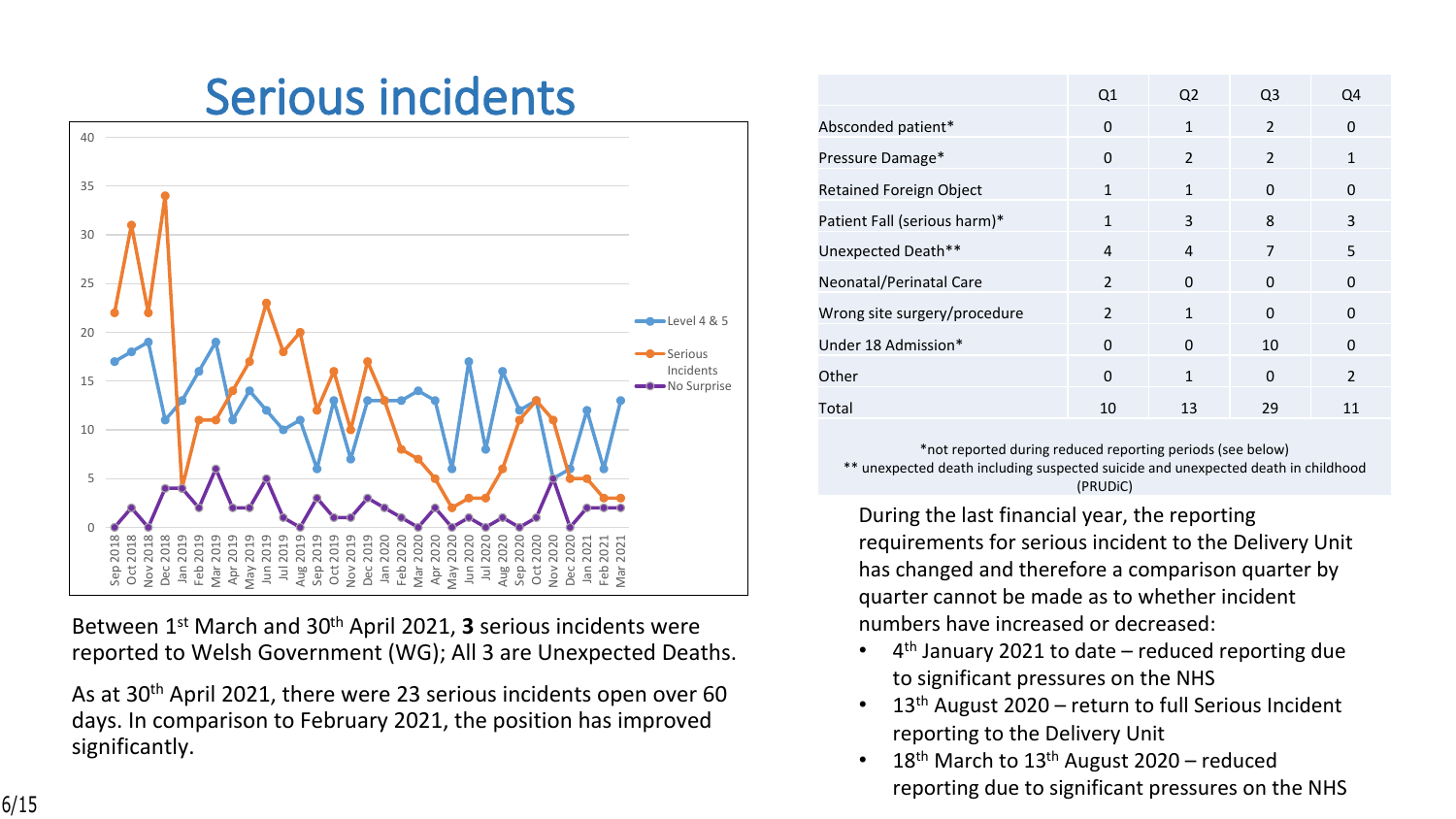## **Patient Safety Incidents: National Reporting Requirements**

- Letter received 11<sup>th</sup> May 2021 from the Deputy Chief Medical Officer regarding the phased change to national reporting requirements from **14th June 2021.**
- Term 'serious incident' replaced by 'patient safety incidents' reportable nationally:
	- unexpected or avoidable deaths (wherever they occur) and or severe / permanent harm of one or more patients, staff or members of the public. This will include delays and omissions in care in any setting maternal or neonatal deaths, unexpected deaths of mental health / learning disability patients in the community (either open episodes of care or closed within the last year);
	- all Never Events, as specified within existing all Wales guidance;
	- incidents where the number of patients affected is significant such as those involving screening, IT, public health and population level incidents possibly as the result of a system failure;
	- Occasionally, incidents may present that are unusual, unexpected or surprising, where seriousness of the incident requires it to be nationally reported and the learning would be beneficial (new).
- The primary focus of Phase 2 is to instigate a shift from national reporting of individual incidents to thematic reporting of certain incident types.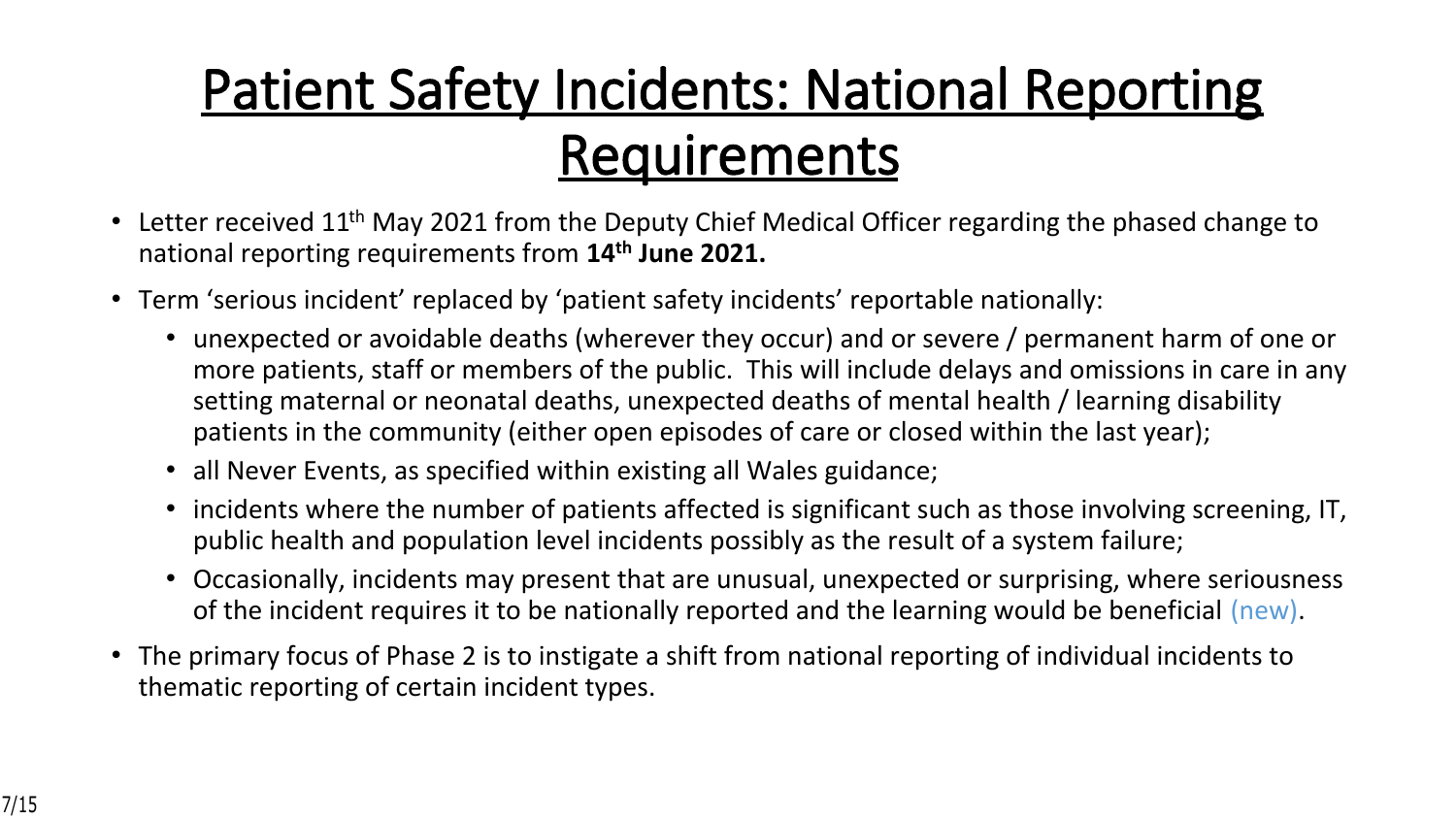# **Healthcare Inspectorate Wales**

- HIW are currently undertaking Quality Checks under a tiered system in order to account for the COVID-19 situation. The Health Board to date has been subject to **ten Tier 1 Quality Checks**, where the check has been done remotely via Microsoft Teams and the submission of documents electronically via Objective Connect.
- A further Tier 1 Quality Check at Steffan Ward, Glangwili General Hospital has been scheduled for the end of May 2021.
- The Health Board has also been subject to **two Tier 3 Quality Checks**, where Inspectors have undertaken on site visits. These reviews related to the Field Hospitals and the Mass Vaccination Centres.
- This report provides progress for the period  $25<sup>th</sup>$  March  $-17<sup>th</sup>$  May 2021. Links to each published HIW report can be accessed by clicking on the relevant location listed under "Area of Review" in the tables which follow.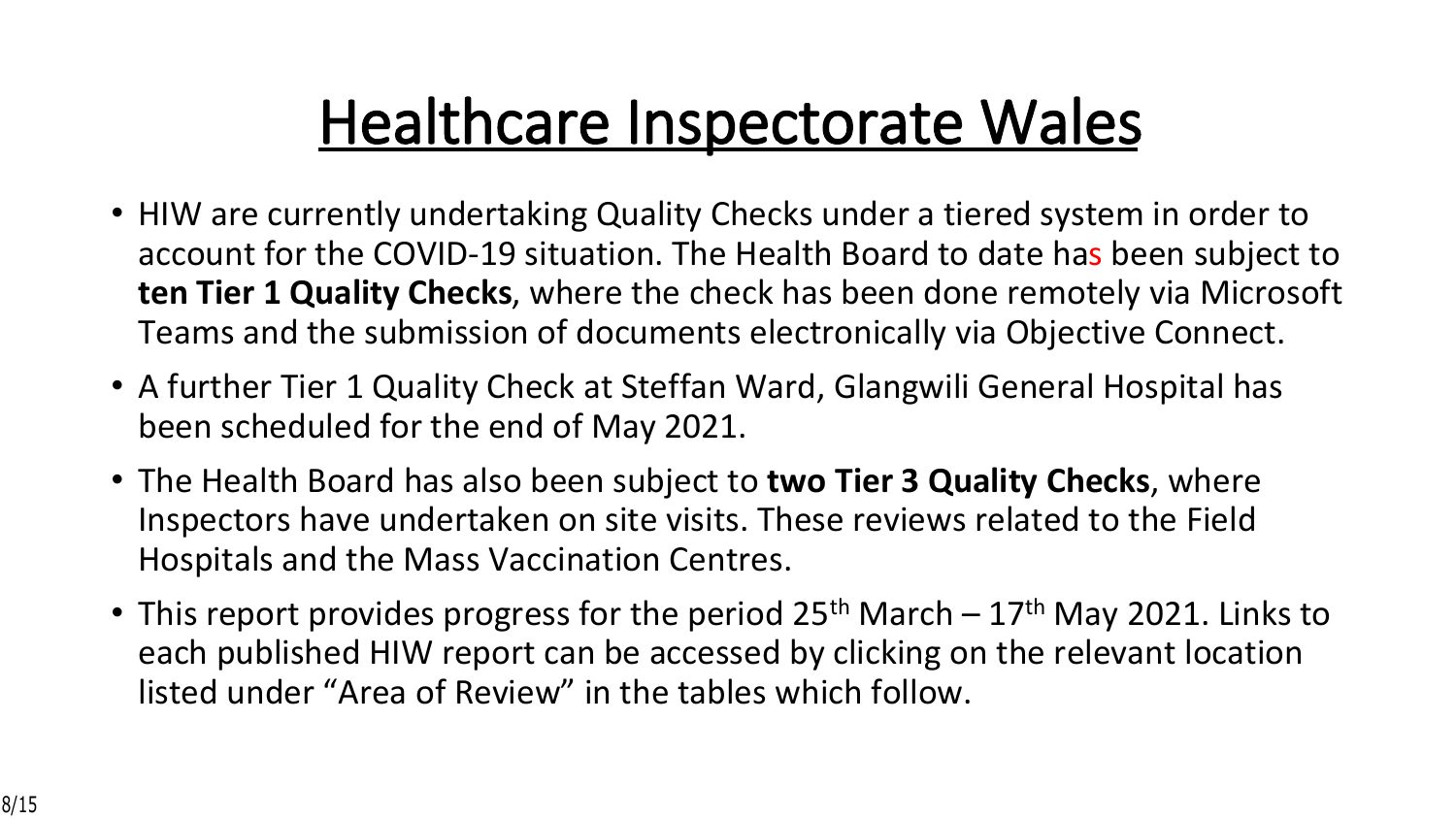|                                                                                                        |                      |                         |                                       | $\blacksquare$                                                                              | #                                                                                           |                                     |                                                           |
|--------------------------------------------------------------------------------------------------------|----------------------|-------------------------|---------------------------------------|---------------------------------------------------------------------------------------------|---------------------------------------------------------------------------------------------|-------------------------------------|-----------------------------------------------------------|
|                                                                                                        |                      |                         |                                       |                                                                                             |                                                                                             | $\mathbf{O}/$<br>$\mathbf{\Omega}'$ |                                                           |
|                                                                                                        | $\blacksquare$       |                         |                                       | $\bigstar$                                                                                  |                                                                                             |                                     |                                                           |
| $\star$<br>$+ ,$<br>土                                                                                  |                      |                         |                                       |                                                                                             |                                                                                             |                                     |                                                           |
| $\frac{1}{2}$<br>$=$ .<br>$=$<br>$'$ F6                                                                |                      |                         | . $%$                                 | $\vert 0 \rangle$ $\vert 0 \rangle$<br>$\star$<br>$\mathbf{L}^{\text{max}}$<br>$\mathbf{H}$ | $\frac{9}{6}$<br>$\mathbf{u}$                                                               | $\star$                             | $\mathbf{H}$ .<br>$\star$                                 |
| 8<br>$\overline{F}6$                                                                                   |                      |                         | . %<br>$\prec$                        | $\sqrt{5}$<br><b>IIK *</b><br>$\mathbf{H}$ . $\mathbf{H}$                                   | $\%$                                                                                        |                                     |                                                           |
| $\frac{9}{6}$<br>8<br>8<br>$\overline{\mathbf{c}}$<br>$\frac{9}{6}$                                    |                      | $\mathbf{H}$<br>$\star$ | . %<br>9 3<br>$\%$<br>$' +$ , %       | $\blacksquare$<br>$5\overline{)}$<br>$\%$                                                   | $\mathbf{H}$<br>$)$ <                                                                       | $\star$<br>$\star$ $\cdot$          | $\mathbf{u}$<br>$\%$<br>$\mathbf{H}$<br>9<br>$\mathbf{H}$ |
| $\%$<br>8<br>$\begin{array}{c} 8 \\ ? \end{array}$<br>$\mathbf{I}_{\perp}$<br>$\overline{\phantom{a}}$ | $5D$                 | $\frac{9}{10}$          | . $%$<br>$\, {\sf B}$<br>$\mathbf{H}$ | $\mathbf{u} \cdot \mathbf{x}$<br>$6\phantom{.}6$<br>$\star$<br>$\%$<br>$\mathcal{A}$ .      | $\%$                                                                                        |                                     | 9 3<br>9 <sub>o</sub><br>$\sim 10$                        |
| 'F6                                                                                                    | $9\,$                |                         | . $\%$<br>$\%$<br>$\mathbf{I}$        | $\mathbf{u}$ $\star$<br>$6\phantom{1}6$<br>$\star$                                          | $\%$<br><br><br><br><br><br><br><br><br><br><br><br><br><br><br><br><br><br><br><br>$\star$ | $\%$<br>$\ast$<br>$=$               | 9 3<br>$\star$ $\cdot$ +,                                 |
| $\frac{0}{6}$<br>8<br>8<br>$\Omega$                                                                    | $\ddot{\phantom{a}}$ | $\%$                    | . %<br>$\%$<br>$\%$                   | $\%$<br>$\mathbf{H}$ .<br>$\vert 0 \rangle / \vert 0 \rangle$                               | $\mathbf{1}$<br>$\%$                                                                        |                                     | $\mathbf{0}$ . $\mathbf{0}$                               |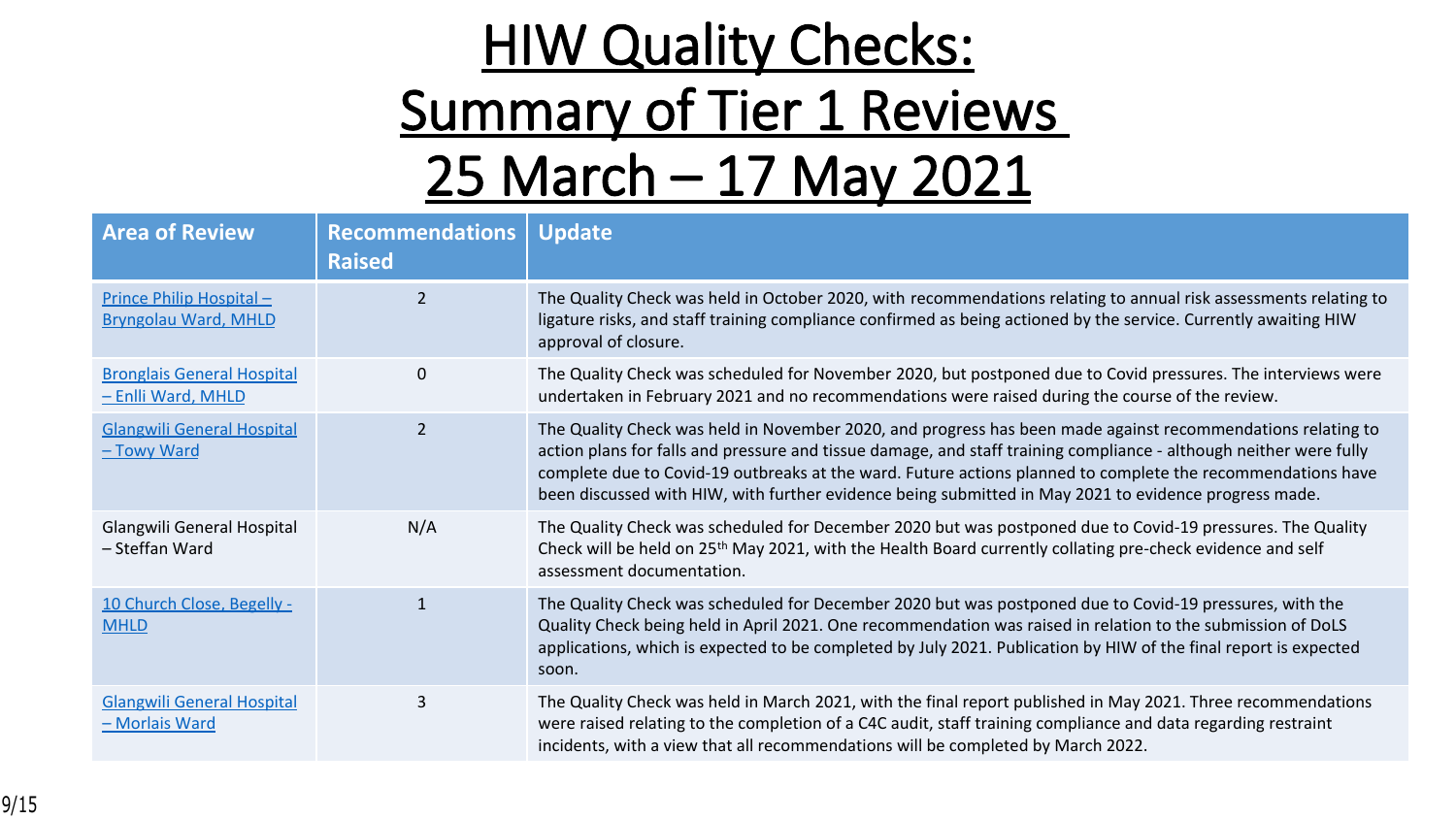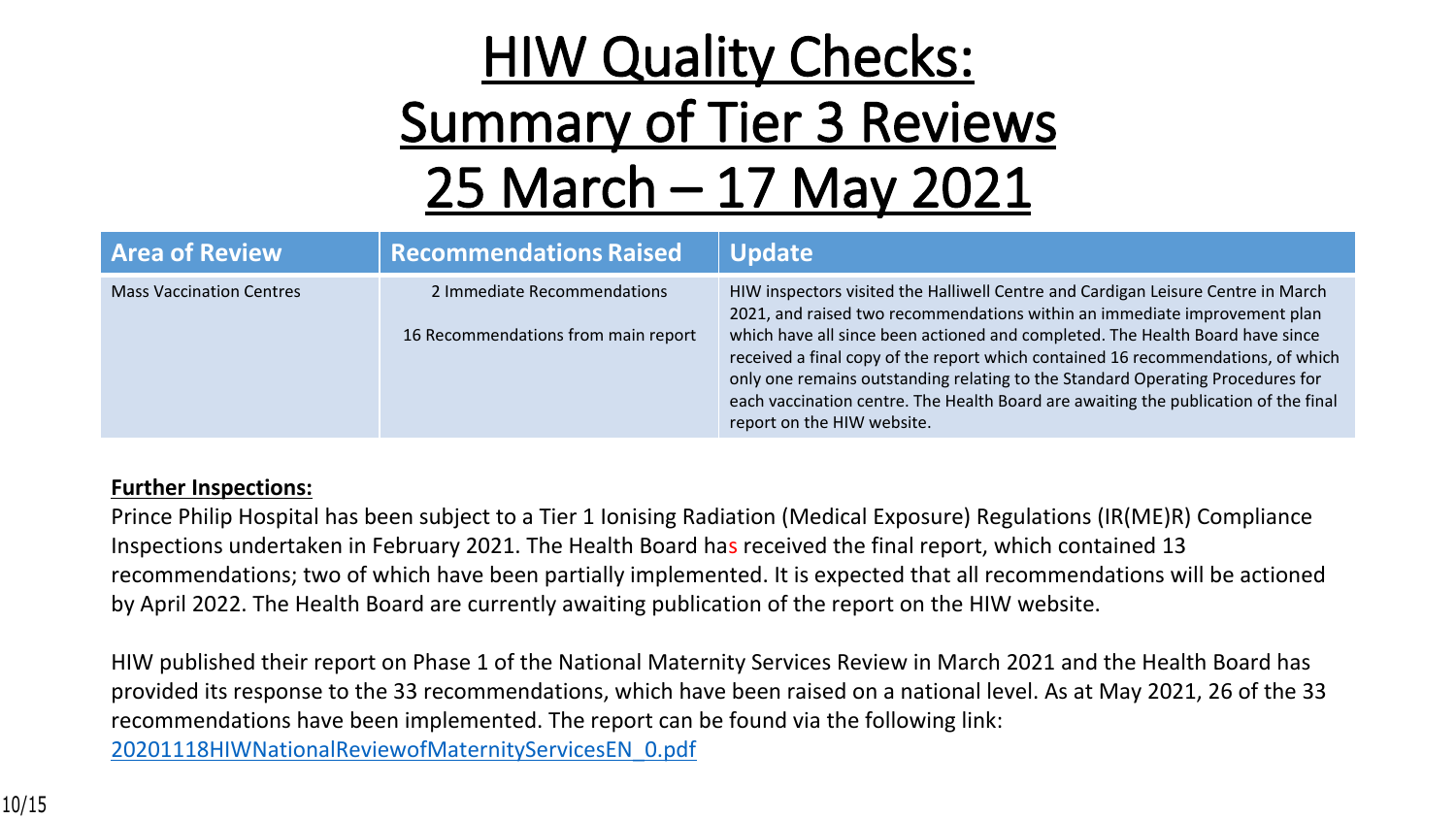# **Royal Colleges Reports**

• The report "National Diabetes Quality Programme (NDQP) – Peer Review", issued by the Royal College of Paediatrics and Child Health has recently been added to the Health Board's Audit and Inspection Tracker. This report was initially published during the financial year 2019/20 and contains 15 recommendations, 4 of which have been fully implemented and a further 4 that have been partially implemented. Recommendations cover a range of topics including recruitment, training, and processes for senior management oversight to ensure that services can escalate matters as required.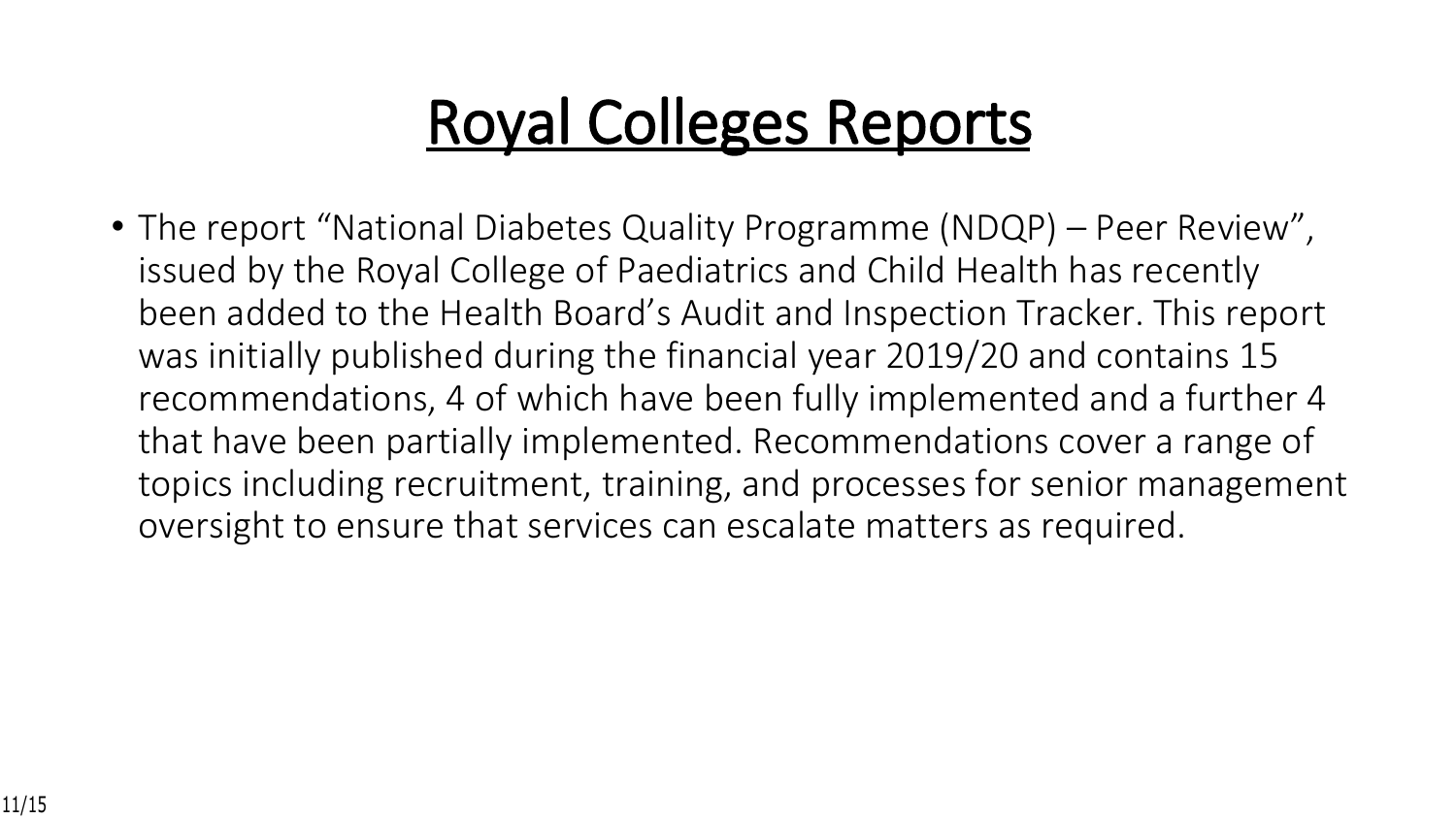### **Risks and Mitigation**

#### • **Patient Safety Incidents**

- Scrutiny of all incidents reported undertaken by the Quality Assurance Information System Team on a daily basis. Report of themes and trends in reporting provided to Head of Quality and Governance, Assistant Director of Nursing and Associate Medical Director.
- Improvement and Learning Action Plans are developed and implemented within Directorates in response to the findings of the investigations.
- The learning from serious incidents is shared with the Listening and Learning Sub-Committee.

#### • **External Inspections and Peer Review**

- All correspondence received by third parties in relation to their activity is logged on receipt by the Assurance and Risk team.
- Process in place for co-ordinating and quality checking responses to HIW requests by the required deadlines.
- Recommendations from HIW immediate assurance plans and final reports are logged on the central tracker and progress is requested from services by the Assurance and Risk team on a bi-monthly basis.
- Central tracker reported to every Audit and Risk Assurance Committee (ARAC) meeting.
- HIW activity will form part of the new quality governance arrangements within Directorates going forward.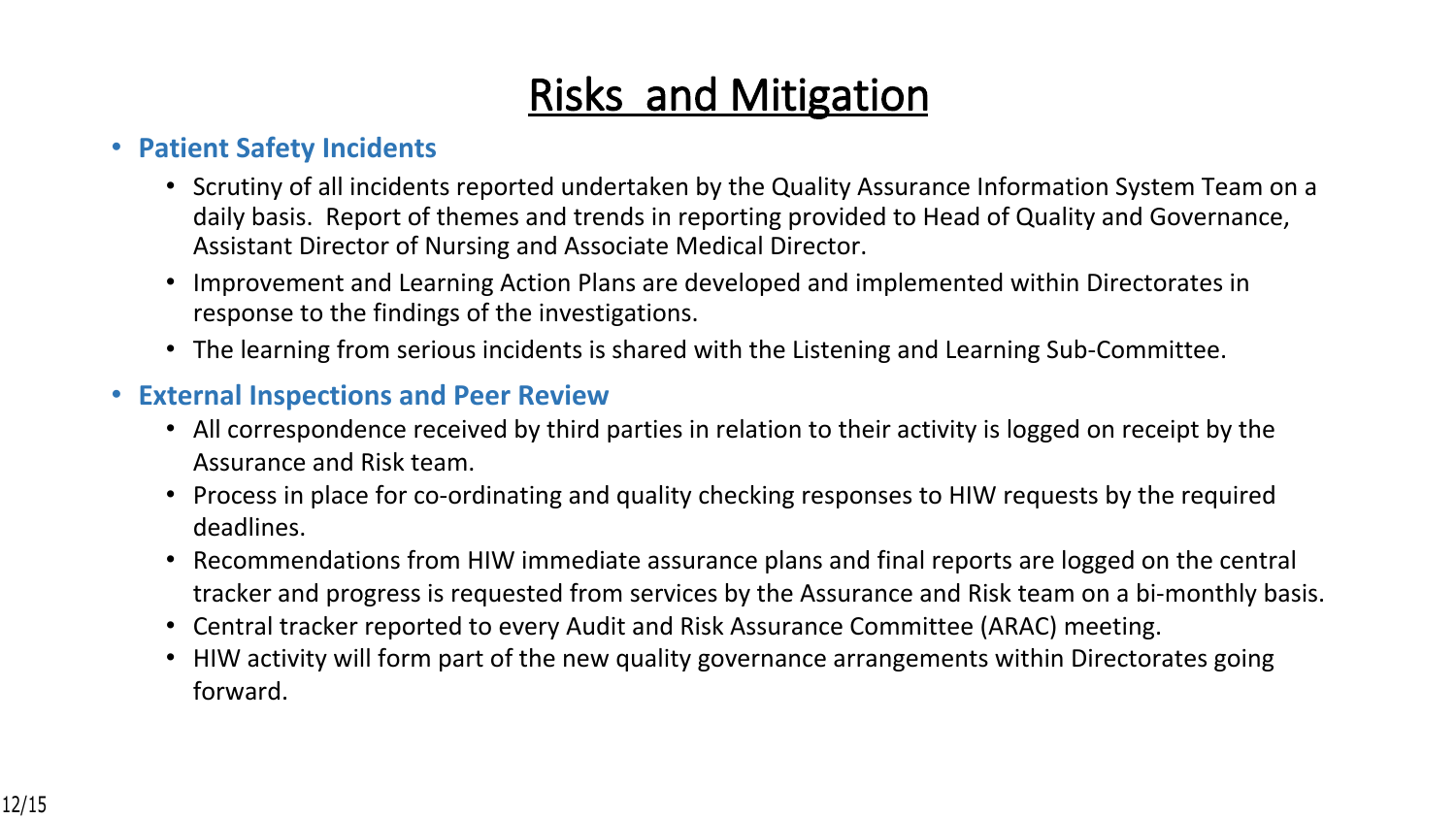# **Family Liaison Officer Roles**

- Further cohort of temporary Family Liaison Officer roles employed until September 2021.
- Roles continue to be well received and appreciated by patients, family members and staff.
- Formal evaluation of the role, including potential future scope, is currently underway in association with Swansea University.
- Review of the 'team around the patient' is being led by the Director of Nursing, Quality and Patient Experience, which will include the family liaison/patient experience function and is anticipated to be operational from  $1^{st}$  April 2022.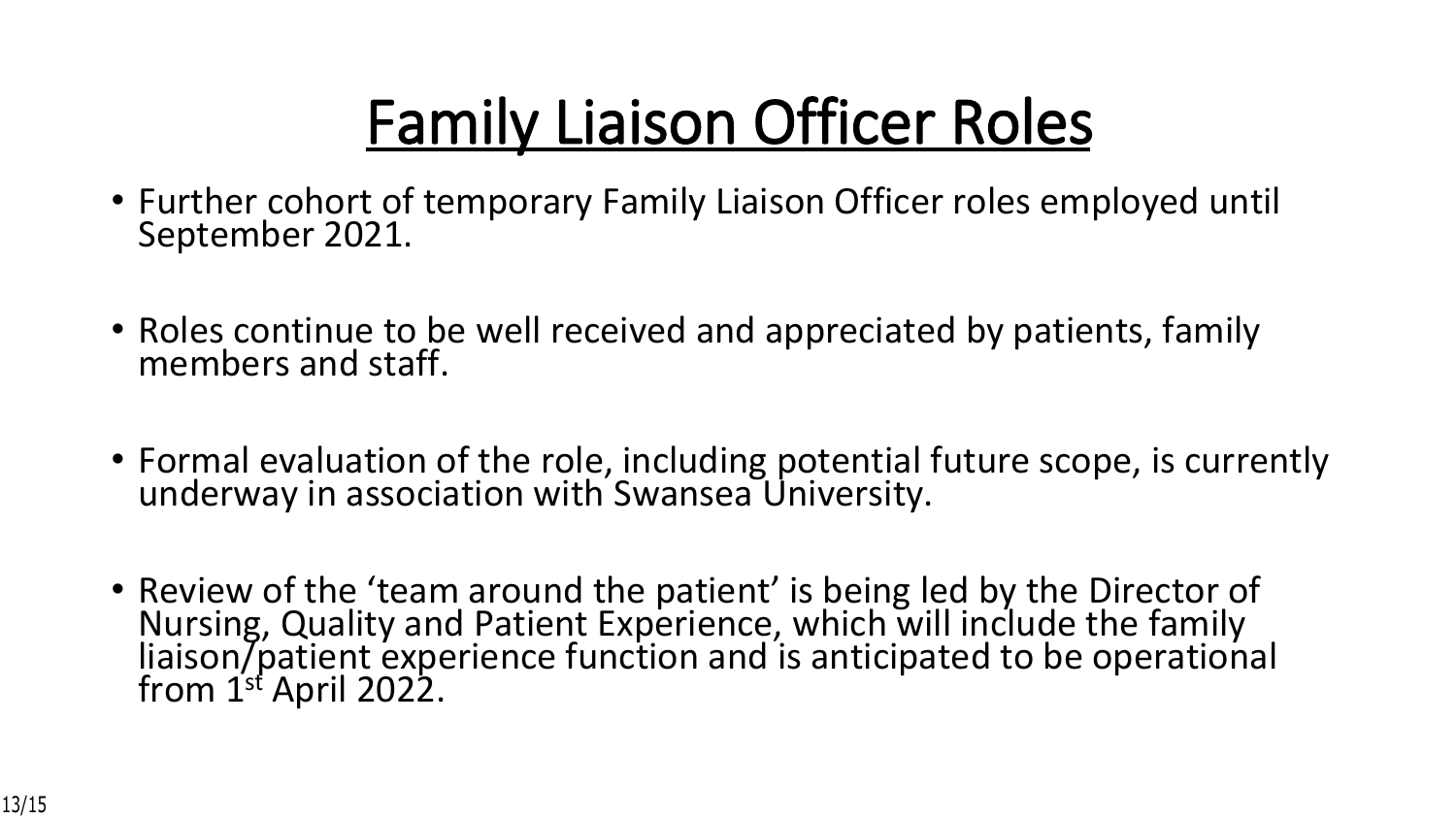#### **Recommendation**

The Quality, Safety and Experience Assurance Committee is requested to take assurance from the Quality and Safety Assurance Report that processes are in place to review and monitor:

- patient safety highlighted through incident reporting.
- patient experience highlighted through external inspections and peer reviews.

The Quality, Safety and Experience Assurance Committee is also requested to note the progress made in relation to the sustainability plan for the Family Liaison Officer roles.